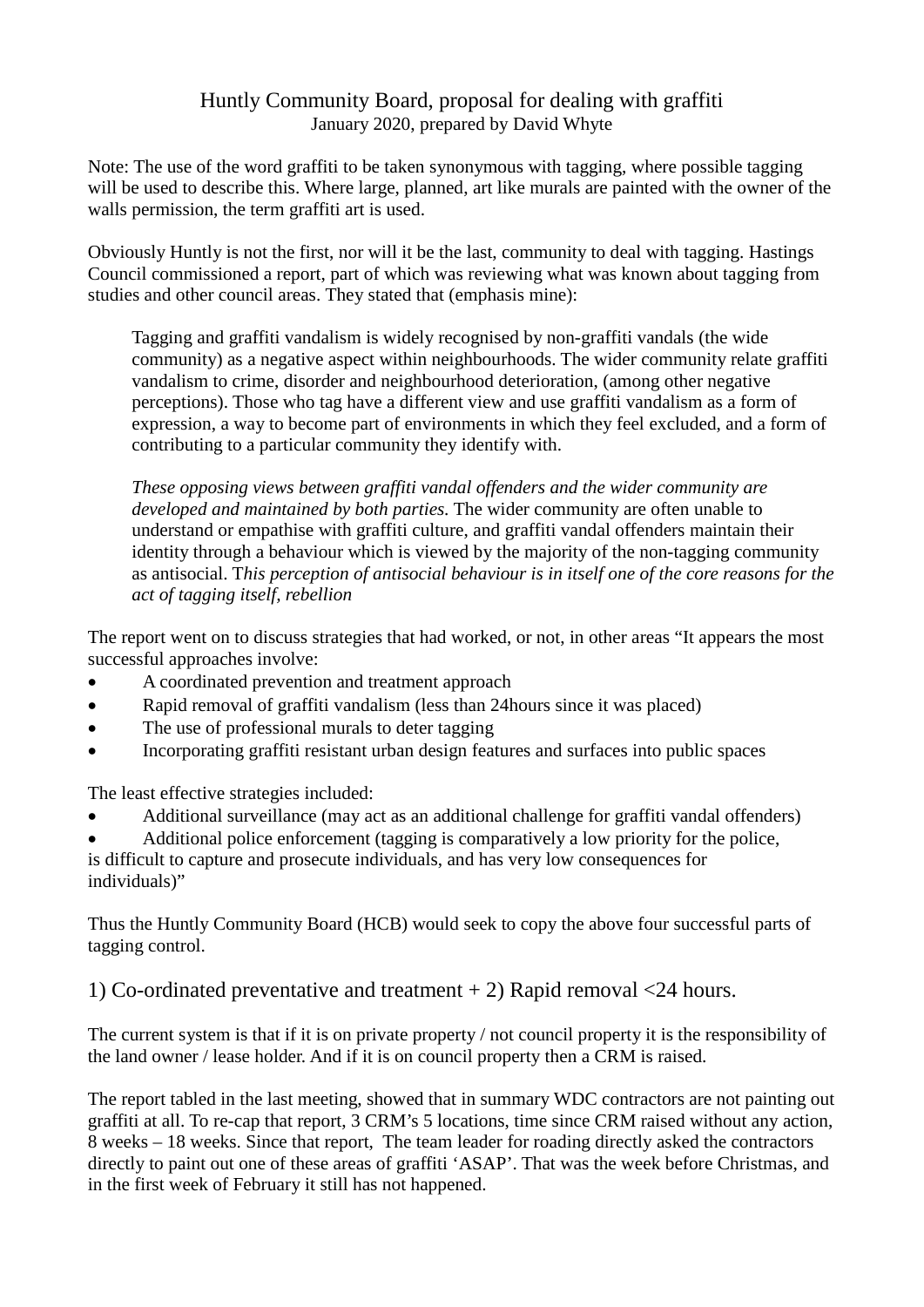So we can conclude that WDC systems for dealing with graffiti are totally ineffective and until further notice should be considered non-operational until proven otherwise.

Therefore how does the HCB setup an alternative system. Red has been working hard on this. So far:

**Paint**. Obviously paint is critical for painting out graffiti. Also paint the same, or as close to the same colour as the rest of the wall would be highly preferable, otherwise you end up with a mishmash of colours which can look ugly.

Red has talked to the local business man, Justin Marns (Mahon?). Justin is prepared to mix up paint to the appropriate shade/colour match and do this at cost (cost+?) and to undertake painting at a discounted rate.

Paint for painting over, is also available at the waste transfer station. This is paint that is dropped off at this location for disposal. Members of HCB may want to give this to members of the public who lack the money to buy paint, but would like their fence / local environment graffiti free.

Red has also talked Darrell who owns the buildings on SH1 north of the mainstreet / just before Sweetmans. Darrell has agreed to donate paint which enables graffiti to be washed off with water (is that true?)

**Payment**. Business appreciate the desire for a tag free environment. However they have more pressing issues to deal with, than the hassle of sourcing paint and equipment, doing the job and then needing to do it regularly. Thus if we can provide a solution that is inexpensive, and simple, it is highly likely to be appreciated.

All of the shop owners (the business owners, or building owners?) approached to date have agreed that they would be prepared to pay a donation / part cost to have their walls painted out. A tiered approach of \$100/\$50/\$30 for first, second and thereafter could be leevied.

There is the opportunity to use discretionary fund to run a trial. To move the project forward a \$1000 for a pilot, would create some action, and also give details on how far \$1000 goes. If the board thinks that the \$1000 was a worthwhile investment, then WDC could be approached to fund this service.

Moving forward propose the following

## **Approve \$1 000 for a pilot trial to see how far this lists / how much graffiti gets painted out.**

Challenges that need to be worked through:

• How does the painter be informed. If it is through council job number, do we allow council surfaces to be painted by the local business folk? Or should this be only non council surfaces

- Issue of H  $\&$  S, given the vast volume of paperwork required to become a council contractor, how do we make sure this pilot program side steps this?
- How do we deal with train tracks, given the H  $\&$  S issues around this? (ie brown painted fence along side train tracks at northern part of town).

• How do we get donations / part payments from business owners? Should this go direct to the painter?

What reporting / paperwork do we require from the painter to release the funds? Ie number of tags removed?

- What would be consider a success for this pilot?
- And no doubt some other challenges not listed in this document.